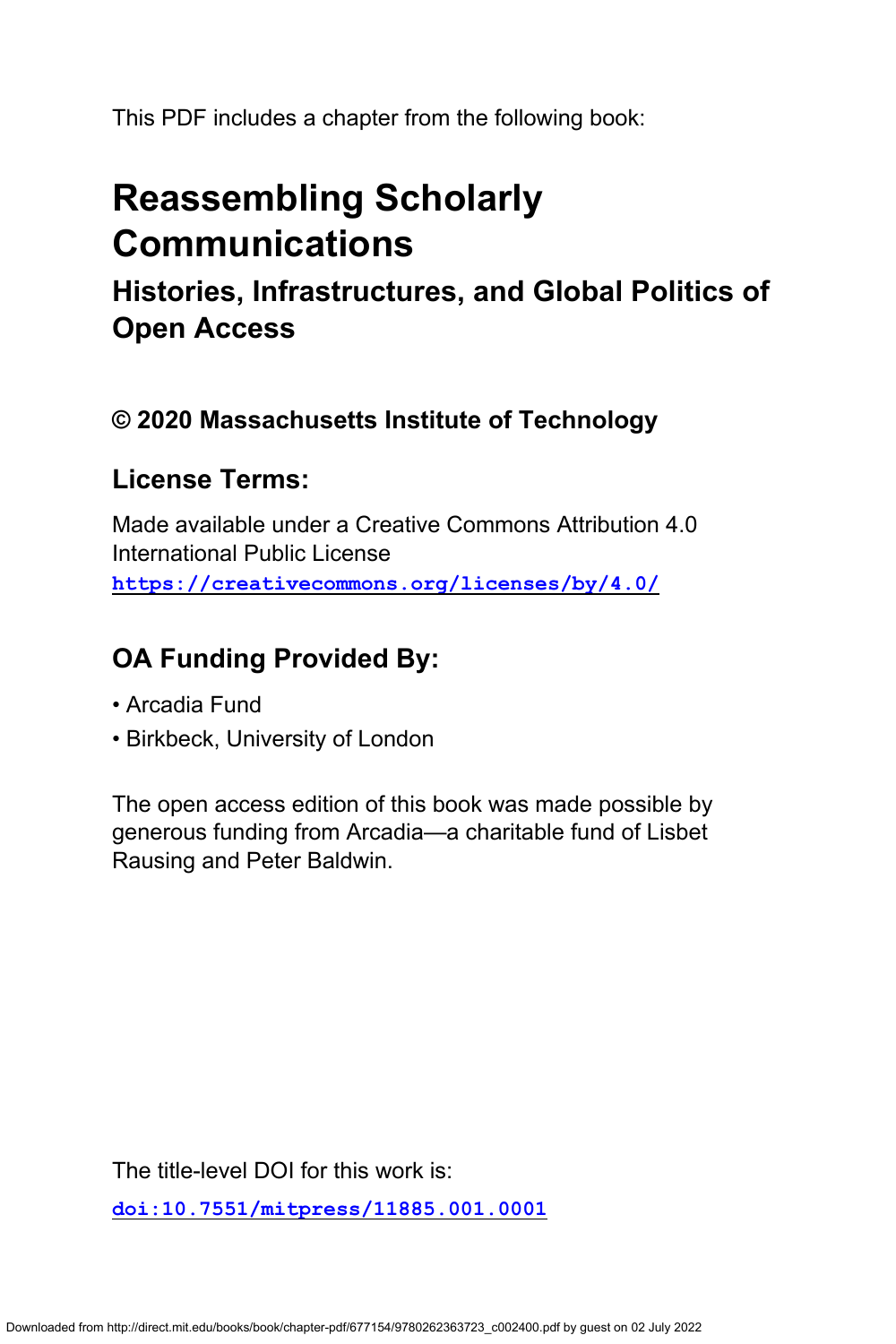### **24 Learned Societies, Humanities Publishing, and Scholarly Communication in the UK**

### **Jane Winters**

As documented by Aileen Fyfe's chapter in this book, *Philosophical Transactions*, described as "the world's first and longest-running scientific journal," was published in 1665, five years after the establishment of the Royal Society, which first licensed and then owned the title.<sup>1</sup> The communication and advancement of research through publication was deemed central to the Society's role from the outset. More than 350 years later, scholarly communication remains vitally important to the work, the standing, and increasingly the economic viability of learned societies and subject organizations across the sciences, humanities, and social sciences. Access at reduced or no charge to society publications—whether journals, edited texts or monographs—is viewed as one of the key benefits of society membership for individual researchers.<sup>2</sup> Most learned society websites have a prominent publications section, and special membership areas leave no doubt that this is an activity to be valued. These publications serve multiple, reinforcing purposes. They might be signifiers of belonging, either as an owner or a contributor; enticements to pay an annual member subscription; showcases for both the society and the discipline; sites of argumentation; forums for innovation, or conversely protest against change; or a means of subsidizing other society activity.

For most of the twentieth century there has been no need to question or perhaps really even to think about the role of the learned society as publisher, or these days more often publishing partner. However, in the last two decades the assumptions and "certainties" that underpinned this model have begun to be challenged by the development of the web, and by the demand for broader open access to what might once have been viewed as privileged knowledge that the web has both encouraged and enabled. And this challenge is a multifaceted one. It is perhaps most immediately an economic problem; this was certainly the concern that dominated early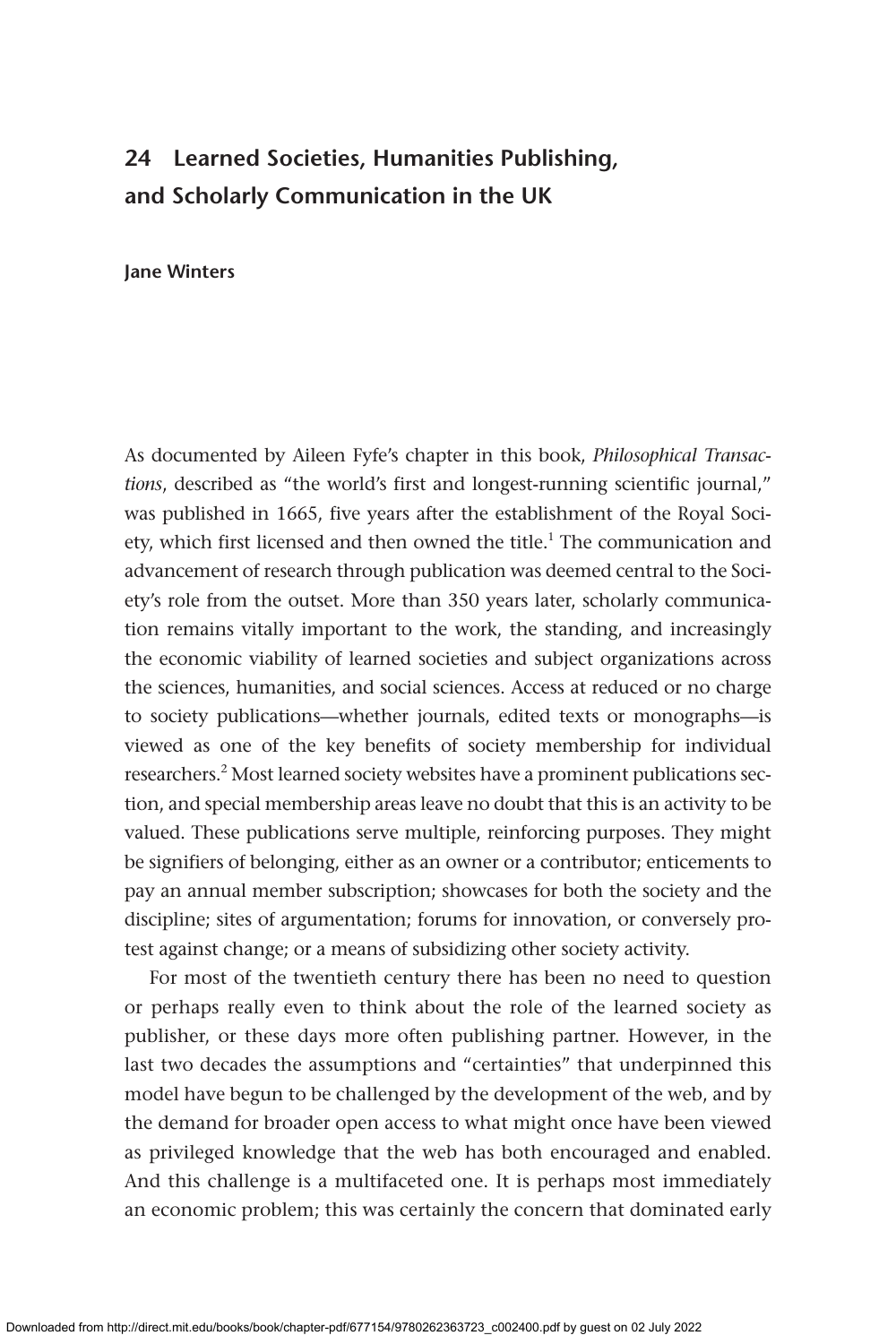**344 Jane Winters**

discussions about the impact of open-access mandates on learned societies. As the money to be earned from scholarly publishing, especially in partnership with the large commercial entities that positioned themselves as "society publishers," increased, so too did the dependence on income from this source. Organizations representing the humanities never enjoyed the publishing bonanza from which many of their counterparts in the sciences benefited, but the sums involved were sufficiently large to encourage what with hindsight begins to look like overreliance on a single source of income. The apparently sudden threat to this ecosystem posed by open access in particular caused, and continues to cause, great concern.<sup>3</sup> If the income from publications was largely to be lost—and this was often the lens through which open access was viewed—how would a learned society continue to fund its work, to pay its staff, to stay in business? The initial alarm receded, but I suspect only because green open access came to be accommodated with relatively little disruption to the dominant subscription models.<sup>4</sup>

More interesting, and ultimately perhaps more difficult to address, are the cultural implications of these changes. Scholarly publishing is inextricably entangled with our understandings of academic rigor, reputation, and authority. There are explicit and implicit hierarchies, often impenetrable to those just embarking on their university careers, which center in particular on university presses and on the journals published in the name of learned societies. These hierarchies are in large part self-imposed, and consequently all the more persistent. In the UK, the 2014 Research Excellence Framework  $(REF)^5$  FAQs may include a very clear statement that "No sub-panel will make any use of journal Impact Factors, rankings, lists or the perceived standing of publishers in assessing the quality of research outputs,"<sup>6</sup> but it is very difficult to persuade researchers, much less REF administrators in their universities, that this is really true. In general, scholars are liable to assume that judgments about quality will be made according to the criteria that they use themselves, where the publisher or journal becomes a proxy for quality and open access can become shorthand for "less rigorously peer reviewed." In this context, learned societies become guardians of an established brand, with their imprimatur guaranteeing quality. There is little incentive to initiate change, and indeed preservation of the status quo may be viewed as an important responsibility for those involved in academic publishing. To do otherwise is to risk unmooring research from any markers of quality and value. At a time of ever-increasing publication, $^7$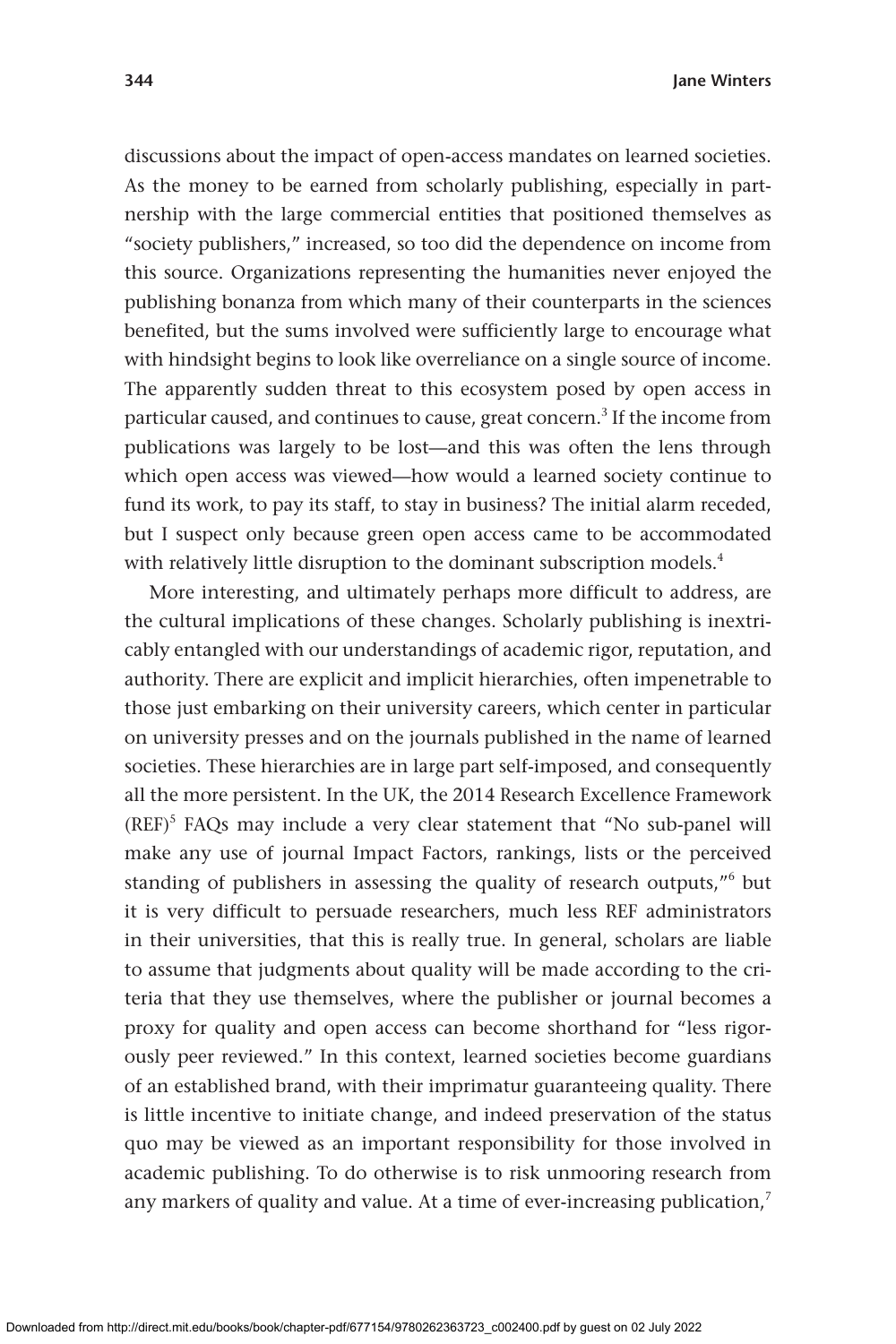the argument that we need precisely these robust and well-trusted systems in place to help filter out the noise can seem very attractive indeed.

Change, however, is happening regardless, and it is incumbent on learned societies to mediate new developments in scholarly publishing, and in the broader culture of the academy, for their subject and disciplinary communities, as they have done so successfully in the past. There is an opportunity for bodies of this kind to offer different services for researchers, and to explore new ways of providing and articulating value. What are learned societies for in the early twenty-first century? Which communities do they serve, particularly as so many of them are registered charities with an obligation to look beyond their members and fellows? Scholarly communication can, and in my view should, remain at the heart of their activity, but it is possible to think imaginatively about everything that this might encompass.

The arguments against radical change are often financial ones. Learned societies do need to remain financially sound if they are to achieve anything at all, but this is not to say that the economics of their publishing programs should remain unscrutinized. Does it still make sense to derive substantial income from journals which are paid for at least twice over from membership fees and university library subscriptions, for example? And where this is the case, it becomes difficult to argue that access to publications is what is really driving society membership. There is another kind of value on offer here, which retains its attraction despite the open availability of a society's published outputs. Learned societies which are tackling head on the problems facing their disciplines, influencing policy so that it works for their professional cultures and practices, and helping researchers to investigate and benefit from new ways of communicating research stand a very good chance not just of surviving, but of thriving. They can begin to shape the future of academic publishing.

This is particularly the case with regard to open-access monograph publishing. Thanks to the consultation on the second REF published in December 2016, we know that the open access mandate that currently applies to journal articles and conference proceedings in the UK will be extended to books for the third REF in the mid-2020s.<sup>8</sup> We do not yet know, however, what a fully open-access landscape for monographs might look like. But we do have between five and 10 years to think about what will most effectively serve the humanities, where book-based disciplines still predominate, and to experiment with new ways of publishing books.<sup>9</sup> Experimentation can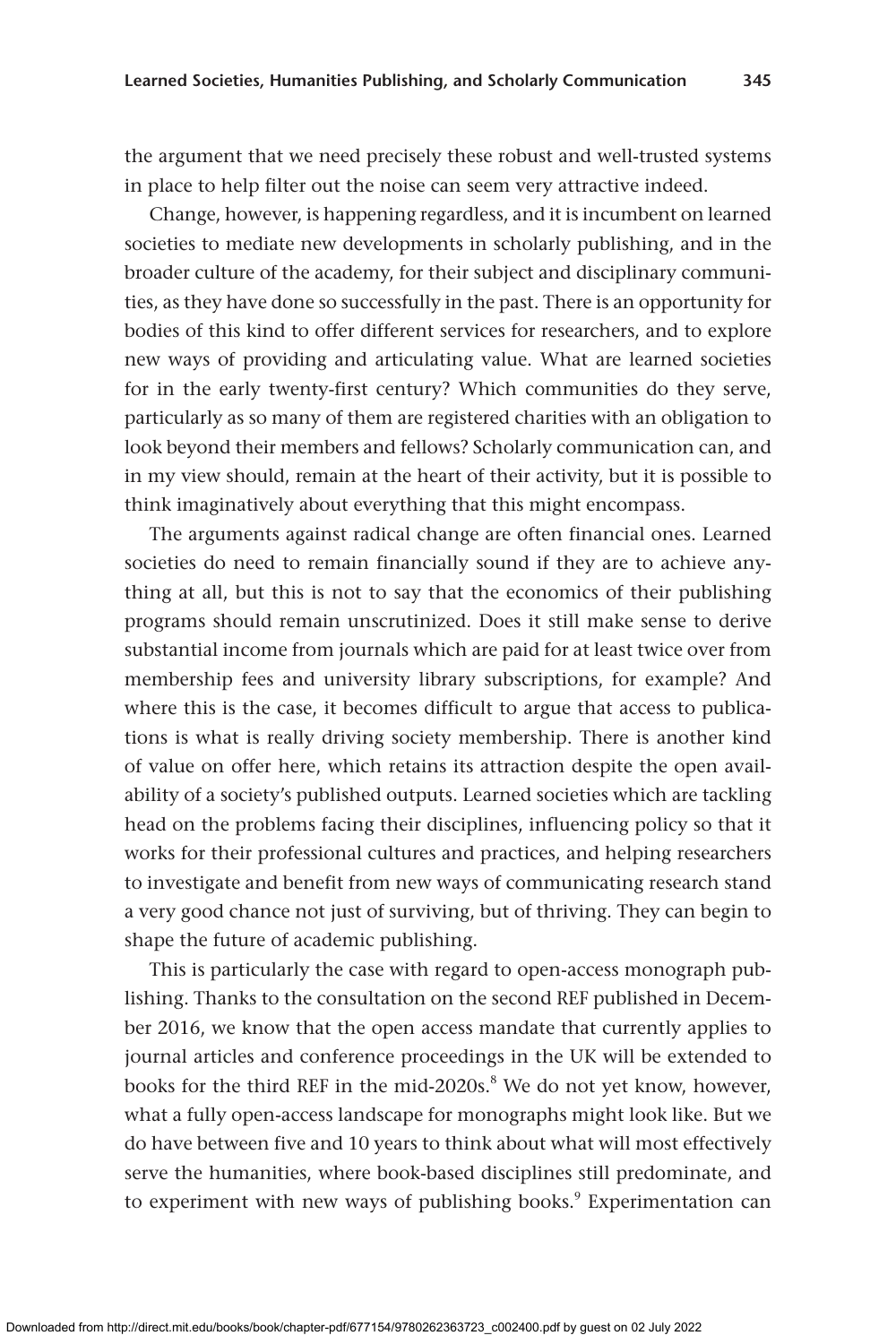**346 Jane Winters**

be unsettling, for established and new researchers alike, and at a time of rapid change it can be exceptionally difficult to navigate a "safe" course. And there is undoubtedly risk involved in digital publishing. There is no commonly accepted business model for publishing open-access books, but there is already a degree of experimentation. Notable examples include Knowledge Unlatched, punctum books, Open Humanities Press, Open Book Publishers and OpenEdition, among others.<sup>10</sup> In the coming years, many more different approaches will be adopted, and many new initiatives will spring up. Some will be led by publishers, some by libraries, some by scholars themselves—and some of them will inevitably fail. This is not the future that an author wants for their first book, even if open access will allow it to survive the demise of its publisher in multiple forms and places. You want your first book to be part of a growing portfolio of related titles that show how it complements and advances research in your chosen field. That is one reason for the continuing significance of book series, which are about more than ease of marketing. There will be anxiety about open-access books, some of it justified, some of it the result of misinformation, but all of it needing to be addressed—and that is where learned societies come in.

One interesting early intervention is that of the Royal Historical Society (RHS), which has taken the decision to close its long-running monograph series, Studies in History, and to launch a fresh open-access alternative, New Historical Perspectives. The series is aimed at early career researchers, within 10 years of completing the PhD, and is designed to make open access an option of first choice rather than last resort. With even the lowest book processing charges currently costing an author around £5,000 (approximately \$6,600), and fee waiver schemes likely to be heavily oversubscribed, publishing an open-access book seems simply out of the question for many humanities researchers. Developing a scheme that covers this cost, as part of the RHS's service for its subject community, makes open access possible.<sup>11</sup> There are still arguments to be made about authority, value, and the importance of impact and reach, but the initial, and often insurmountable, financial hurdle is overcome. The books, which will be published through the relaunched University of London Press, will take the familiar form of the PDF, supplemented by print-on-demand and ePub versions. There is not yet much in the way of digital experimentation. The goal is rather to embed open access within the publishing practices of early career historians, and this necessitates a degree of caution. There is nevertheless innovation: in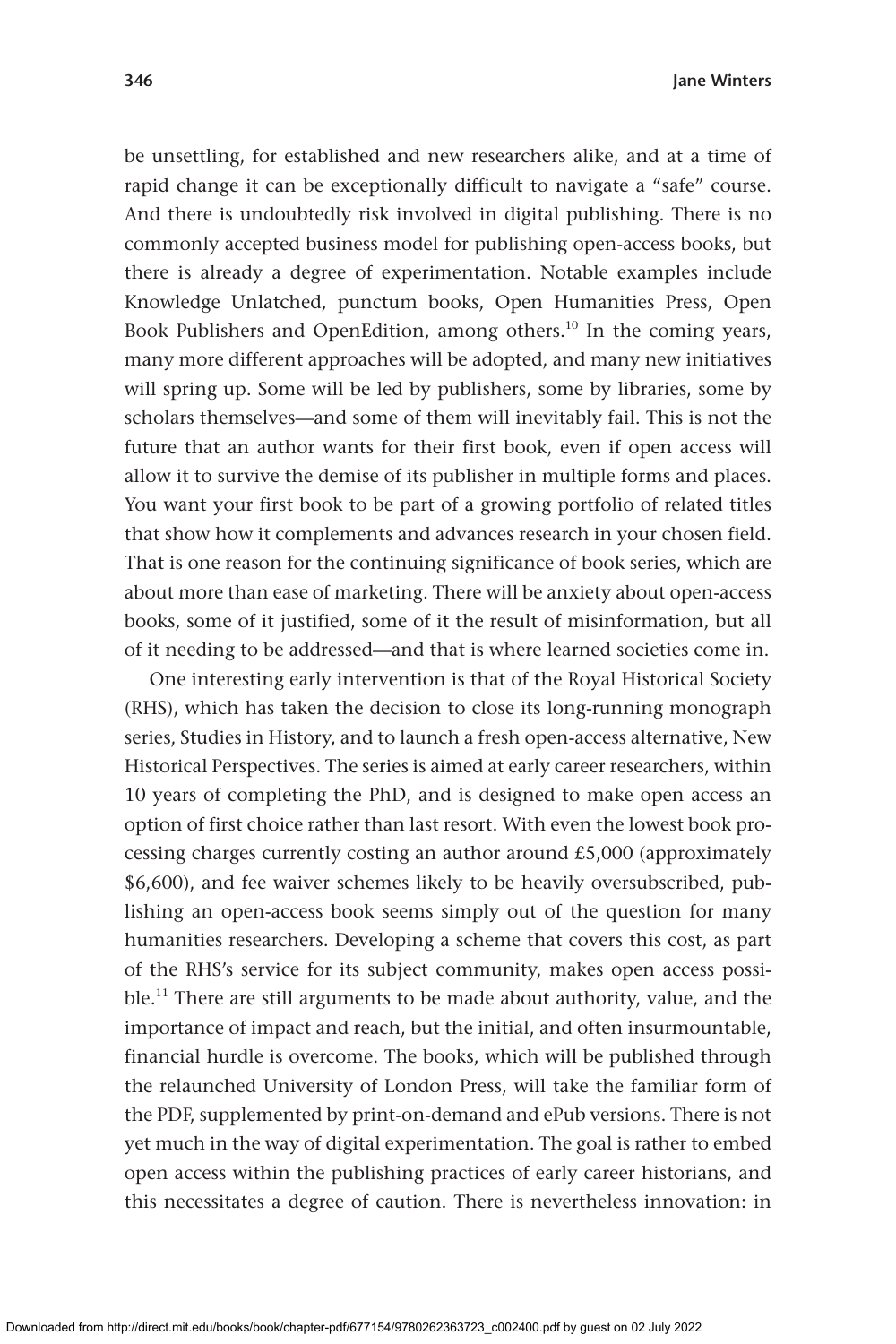the partnership with a small university publisher and other learned societies; in the openness to a broad definition of the book, which includes not just monographs and edited collections but shorter works of 30,000–40,000 words; and in a peer review process that allows authors to workshop their book with leading researchers in their field. Once the series and the publishing platform are more established, there will be options to play with form, to incorporate data and other digital objects in the open-access book, and finally to think beyond the PDF. All of this becomes easier, and less frightening for researchers, if digital-first publication has been normalized within a discipline through the involvement and sponsorship of learned societies.

This is, of course, just a single example, in a single discipline. It might work for history, where the monograph continues to dominate the academic publishing environment and to determine career progression, but not be quite right for philosophy or classics. Other humanities disciplines will have more or less differing concerns and imperatives. The point is not the type of activity, but the fact that learned societies are beginning to seize the opportunity to rethink the ways in which they can support and develop scholarly communication. They can, as in this instance, provide financial assistance and new publishing opportunities. But they might equally seek to influence the use of bibliometrics to measure quality, provide guidance around ethical publishing practices, address questions of diversity at all stages of the publishing process, work together to explore the possible evolutions of peer review, or discuss how best to deal with research outputs of all kinds that have multiple authors. These are developments which are already affecting humanities researchers, but which they may have little or no capacity to influence. Their learned societies can speak for them and help to deliver change that builds on the best humanities practice. If bibliometrics are to become one measure for judging the quality of research, for example, then it is vital both that humanities citation is fully understood, and that robust data is collected for the full range of publications. If research in the digital humanities tends to produce more books and journal articles with multiple authors, then the roles of the various authors need to be explored and mechanisms established for recognizing their unique contributions. If altmetrics are to play a role in evaluation processes, the forums in which humanities researchers share their findings online and the networks that they use to engage with their colleagues and the wider public need to be investigated.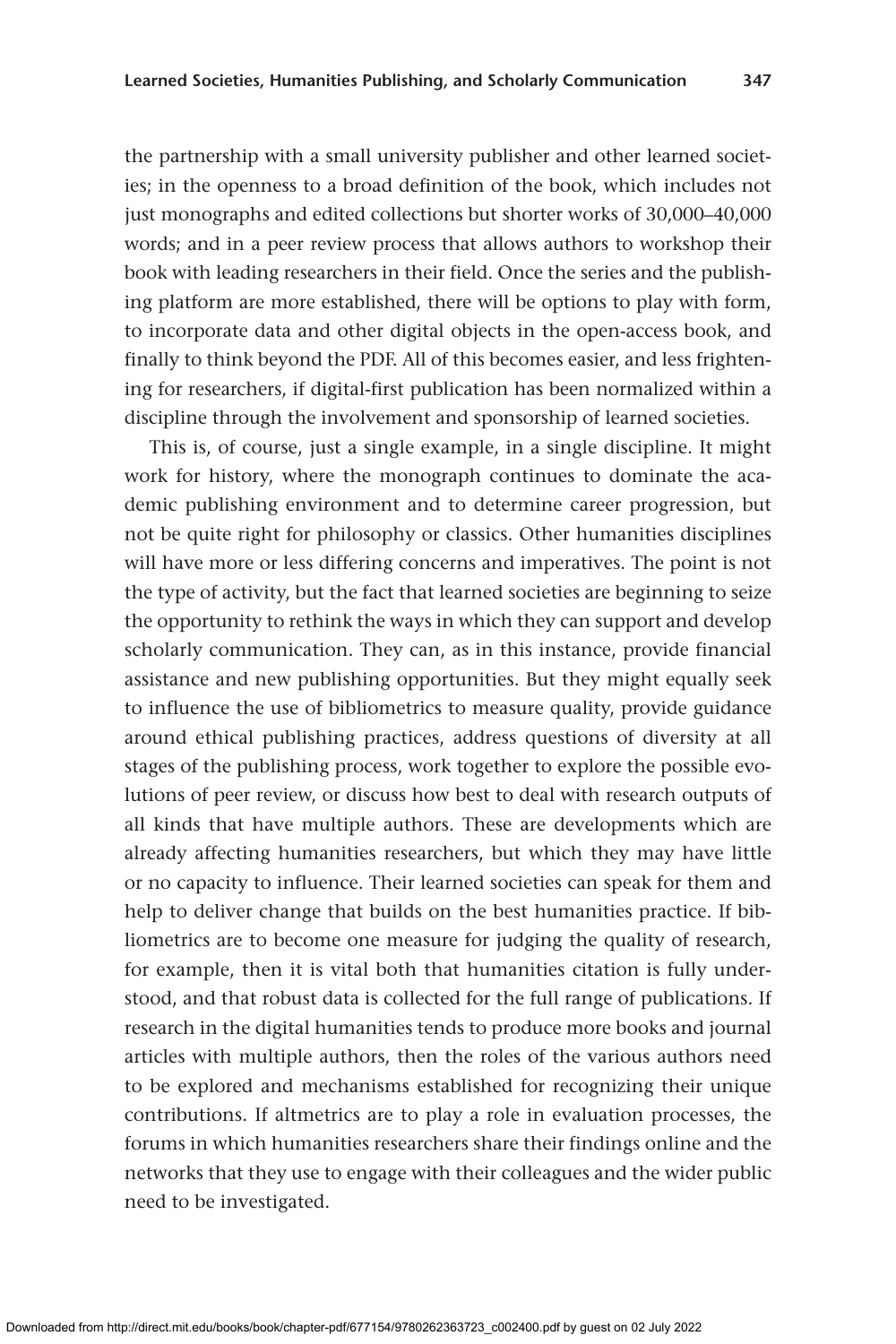**348 Jane Winters**

Learned societies can, if they choose, play an important role in the reshaping of scholarly communication for the twenty-first century. It may well be vital for their own survival that they do so. They do not, however, have to act alone. Many learned societies in the humanities are very small indeed and have to marshal and prioritize their limited resources carefully. They often draw heavily on the work of volunteer officers, who have their own paying jobs to keep them occupied and cannot afford to take on even more commitments. In this environment, consultation and collaboration become key. A group of learned societies working together is much better placed to influence policy, develop infrastructure, and effect change. Publishers' humanities catalogues, after all, have always accommodated a range of humanities disciplines and found common ground between them. The benefits of sharing knowledge and expertise not just within small consortia but with the sector as a whole—of extending the principles behind open-access publication beyond the research outputs themselves to include the methods by which they are published—would also be enormous. Commercial publishers have a clear imperative to keep private those aspects of their work that give them an advantage over their rivals. This need not be the case where publishers are learned societies, or libraries, or universities. There is room for many business models, for many ways of publishing, and for many kinds of publisher. Equally, there is space for many and varied forms of publication. Some of this activity will remain on a purely commercial footing, some will be conducted on a not-for-profit basis, and some may never cover its costs but be viewed rather as an investment in organizational reputation. It is a time to experiment, and it would be a missed opportunity for learned societies not to rise to the challenge.

#### **Notes**

1. Julie McDougall-Waters, Aileen Fyfe, and Noah Moxham, Philosophical Transactions: *350 Years of Publishing at the Royal Society (1665–2015)* (London: The Royal Society, 2014).

2. It is not, however, the service that is most valued by members of learned societies. Mary Waltham, for example, notes that "Numerous surveys show that the primary reason for being a member of a society is for the opportunities that membership brings for conferences, networking and collaboration." Mary Waltham, "What Do Society and Association Members Really Want?," *Learned Publishing* 21, no. 1 (2008): 7–14, <https://doi.org/10.1087/095315108X247294>. I owe this reference to one of the anonymous reviewers for this book.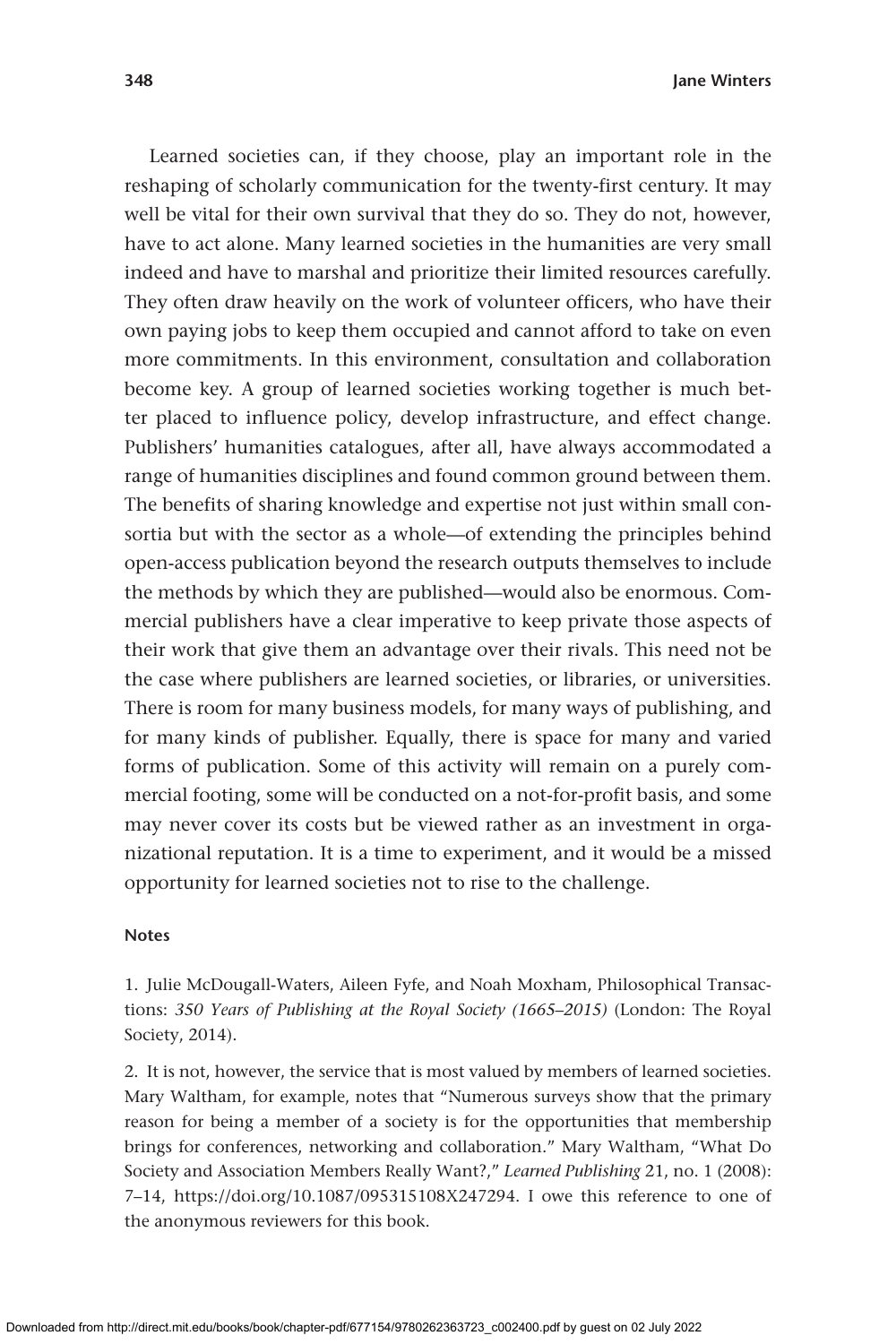3. The "threat" was not, of course, a sudden one, but humanities researchers in the UK were undoubtedly taken by surprise by the open-access mandates that emerged first from Research Councils UK (RCUK) and then the Higher Education Funding Council for England (HEFCE).

4. In Europe, the announcement of "Plan S" in September 2018 raised the alarm once again. Ninth among the 10 principles of Plan S is the statement that "The 'hybrid' model of publishing is not compliant" with the view of open access set out by the European Commission and a number of other national research funders, including UK Research and Innovation (UKRI). It is precisely this hybrid model of journal publishing, offering a mixture of subscription-based and open access, that minimized the disruption experienced by publishers (but did not deliver a full open-access publishing landscape). cOAlition S, "Plan S," Plan S and cOAlition S, 2018, [https://www.coalition-s.org/.](https://www.coalition-s.org/)

5. The Research Excellence Framework is "the system for assessing the quality of research in UK higher education institutions." Higher Education Funding Council for England, "REF 2021," Research Excellence Framework, 2019,<https://www.ref.ac.uk>.

6. Higher Education Funding Council for England, "FAQs—REF 2021," Research Excellence Framework, 2019, <https://www.ref.ac.uk/faqs/>.

7. Geoffrey Crossick, "Monographs and Open Access: A Report for the Higher Education Funding Council for England," 21–22, noted, for example, that "the decline in monograph publishing turns out to be a myth," citing an almost 100 percent increase in the number of monographs published annually by four major publishers between 2004 and 2013.

8. Higher Education Funding Council for England, "Consultation on the Second Research Excellence Framework," 2. "In the long term … we want to see the benefits that open access has brought to journal articles extended to other research outputs, including monographs. We therefore intend to move towards an open-access requirement for monographs in the exercise that follows the next REF (expected in the mid-2020s)."

9. Even Plan S, with its original ambitious target of 2020 for most kinds of publication, acknowledged that "the timeline to achieve Open Access for monographs and books may be longer than 1 January 2020," and this has indeed turned out to be the case. cOAlition S, "Plan S."

10. I am grateful to Martin Paul Eve for his advice on this list.

11. The series is also supported by the Economic History Society and the Past and Present Society, and published in association with the Institute of Historical Research, University of London.